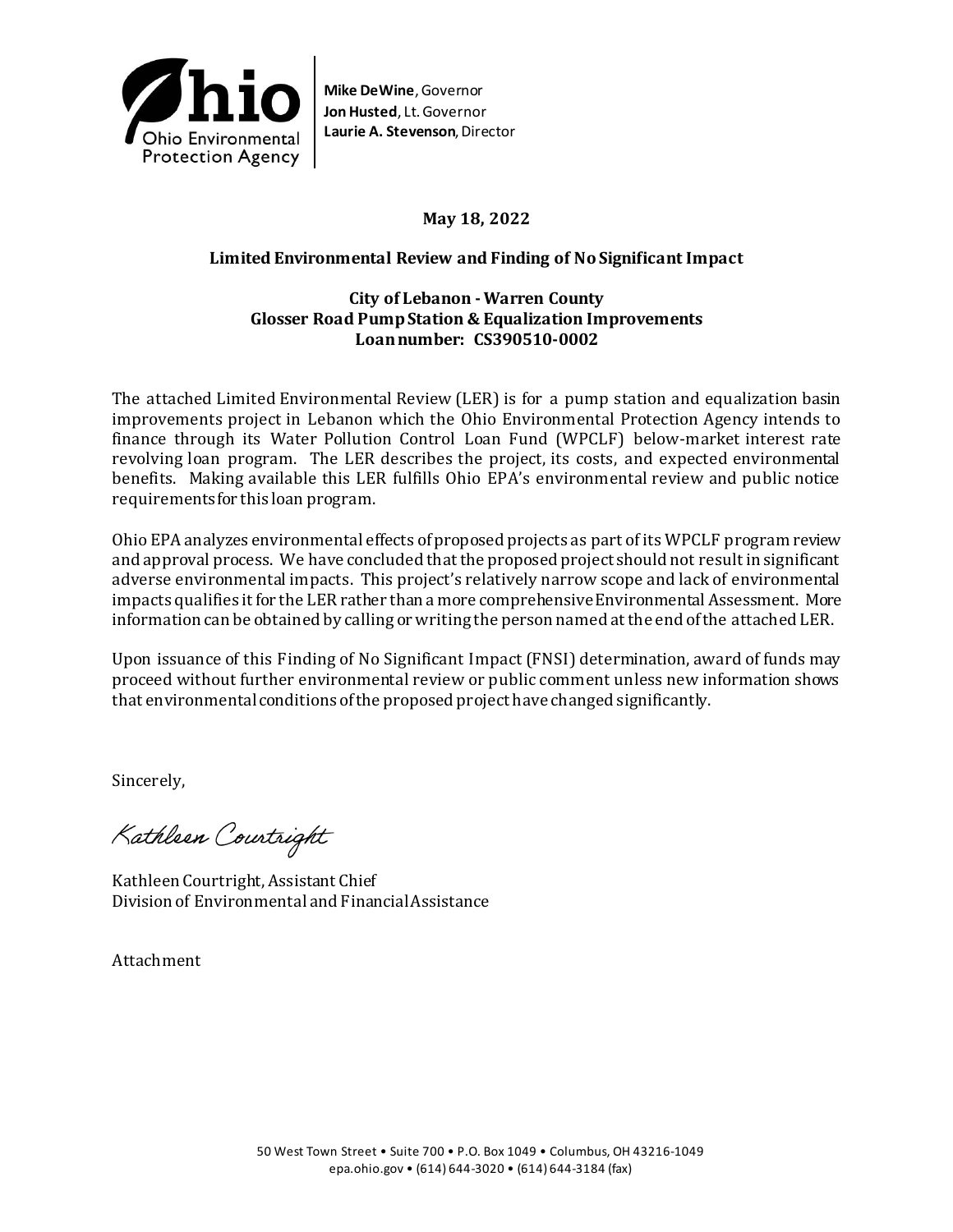#### **LIMITED ENVIRONMENTAL REVIEW**

#### **Project Identification**

Project: Glosser Road Pump Station & Equalization Improvements

Applicant: City of Lebanon 50 South Broadway, Lebanon, OH 45036

Loan Number: CS390510-0002

#### **Project Summary**

The City of Lebanon has requested \$9,433,687 from the Ohio Water Pollution Control Loan Fund (WPCLF) to construct two new pump stations to improve pumping capacity: one at the existing Glosser Road pump station site, and a new booster station along Columbia Road. The existing equalization basin will be modified to increase storage capacity as well. This will maximize total storm water equalization capacity to reduce collection system overflows and bypasses, where untreated wastewater overflows into waterways during wet weather events. The new pump stations will be installed adjacent to Turtle Creek and a small unnamed tributary to Turtle Creek. The project footprint will be within developed areas and will not impact important environmental features.



### **History & Existing Conditions**

The City of Lebanon is located in Warren County with a population of 20,584 people (Figure 1). The city owns and operates the Glosser Road pump station and equalization basin facility at the site of the city's original wastewater treatment plant (WWTP). Approximately 80 percent of the city's wastewater flows arrive at this pump station and are pumped through 20-inch force main to the current WWTP, which is approximately 4.7 miles to the south and discharges treated wastewater to the Little Miami River. The WWTP is rated for an average daily flow of six million gallons per day (MGD) and a peak daily flow of 12 MGD.

The pump station consists of two small dry weather pumps and two large wet weather pumps. The Glosser Road pump station is over 60 years old and during high-flow events, the city is only able to operate the two large pumps; the two small pumps are not able to be used due to hydraulic reasons. In 2014, one wet weather pump was replaced, and the other replaced in 2021 (Figure 2).

The 3.885-million-gallon equalization basin has a diameter of 210 feet, a side wall height of 19.5 feet, and was constructed in 2002. The basin was designed with a working side wall depth of 15 feet, but this was never achieved, and the basin cannot be filled above 12.79 feet without triggering a bypass overflow event.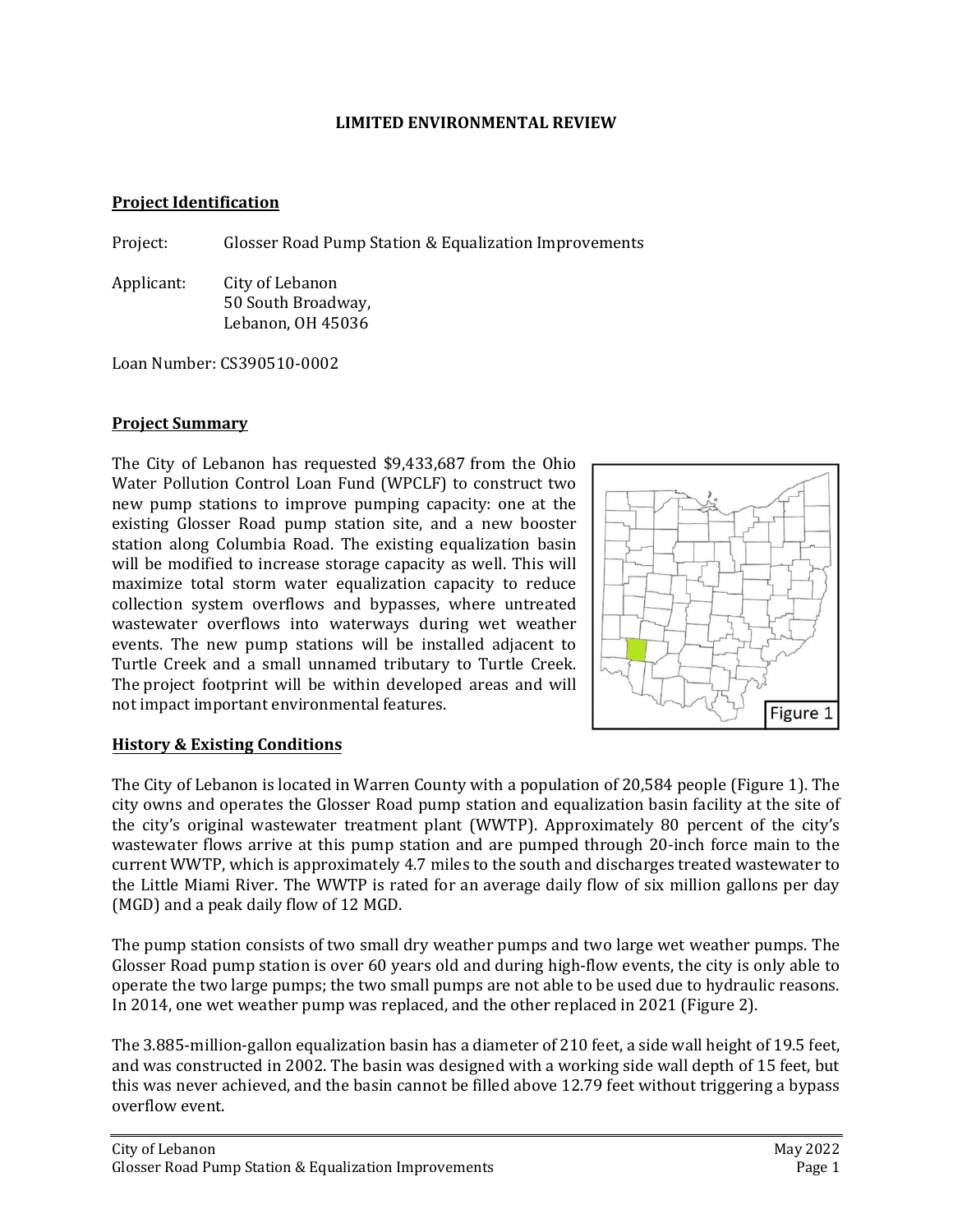The Glosser Road facility has a sanitary sewer overflow (SSO) structure that can release untreated wastewater to Turtle Creek during wet weather events when the pump station is over pumping capacity and cannot convey the storm flows to the WWTP. Between November 2017 and May 2019 there were four overflow events. As a result, the Ohio EPA issued a Notice of Violation to the city on September 26, 2019, requiring the city to develop a plan to eliminate such discharges and to develop a schedule for making the required improvements to maintain the city's National Pollutant Discharge Elimination System (NPDES) permit. The WWTP has the necessary capacity to treat wastewater flows that are usually bypassed at the Glosser Road pump station.



**Figure 2. Map of existing WWTP and pump stations labelled in blue, and proposed Columbia Road pump station marked in red along force main labelled in yellow**

### **Project Description**

The project will replace the existing Glosser Road pump station with a new one (Figure 3). The new pump station will be built at the site of the existing Glosser Road pump station and equalization basin, and the old pump station removed. The new pump station will have a pumping capacity of 10 MGD and will house three 3,500-gallons per minute (GPM) pumps and three dry weather pumps. This arrangement allows for the reuse of the existing six-year-old pump and existing one-year-old pump. They will be modified from the current dry well to a wet well configuration. A third identical large wet weather pump will be added.

The existing 210-foot diameter equalization basin will be modified to increase the usable depth from 12.79 feet to 17.5 feet, significantly increasing storm surge flow capture. Additional improvements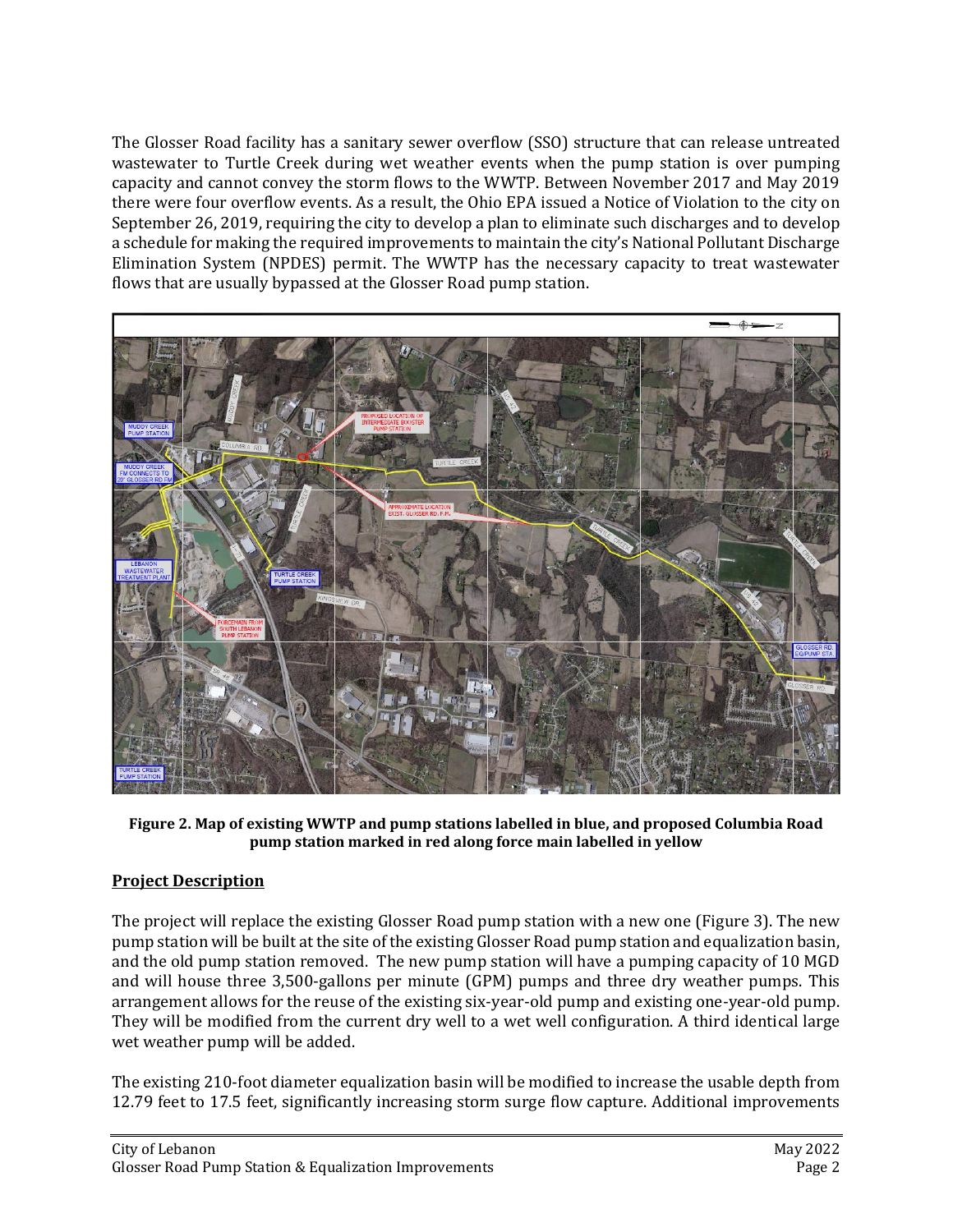at the Glosser Road site include replacement of the existing outfall, a new electrical and control room, a new bar screen, new influent manhole, standby diesel generator to provide backup pawer, and demolishing the abandoned facilities. Work will not occur in Turtle Creek, and erosion control silt fencing will be in place to prevent soil erosion runoff entering the streams.

A second booster pump station will be added at 3465 Columbia Road, where there is an existing force main (Figure 4). Dry weather and initial wet-weather flows will bypass this booster pump station. Higher rates of wet-weather flows will be routed through the booster pump station. Two existing wet-weather pumps from the Glosser Road pump station will be used here. Electrical components and a backup diesel generator are part of these site improvements as well.



**Figure 3. Map of Glosser Road facility showing existing equalization basin, pump station, and proposed replacement pump station in red**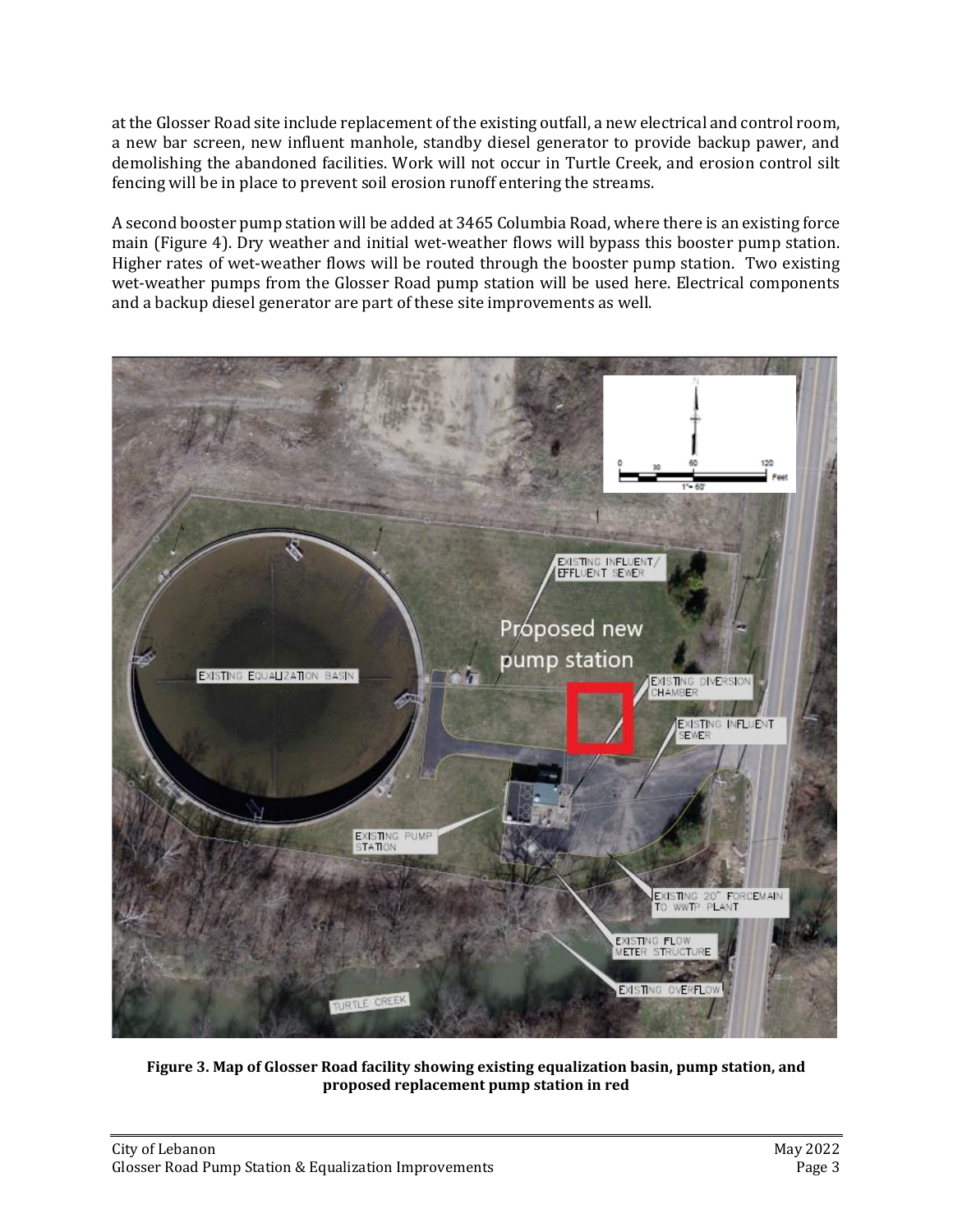

**Figure 4. Map of proposed booster pump station at 3465 Columbia Road**

### **Implementation**

Lebanon plans to borrow \$9,433,687 from the WPCLF at the 1.56% standard community interest rate, and is eligible for a \$50,000 grant for providing back-up generator power as part of this project. Lebanon is also eligible to receive Ohio water and wastewater infrastructure grant funding in the amount of \$4,000,000. During the 20-year loan period, Lebanon will save approximately \$5,380,000 by using WPCLF funding and state infrastructure grants, compared to the market interest rate, currently at 2.81%. Interest rates are set monthly and may change for the requested May loan award.

Sewer rate increases of 3% will be implemented in 2023 to repay the loan and allow continued maintenance and improvement of these services. The most recent rate increase was 3% in 2021. According to the 2013-2017 American Community Survey, the estimated median household income (MHI) for a resident of Lebanon is \$66,754. The average yearly sewer bill will amount to \$386 after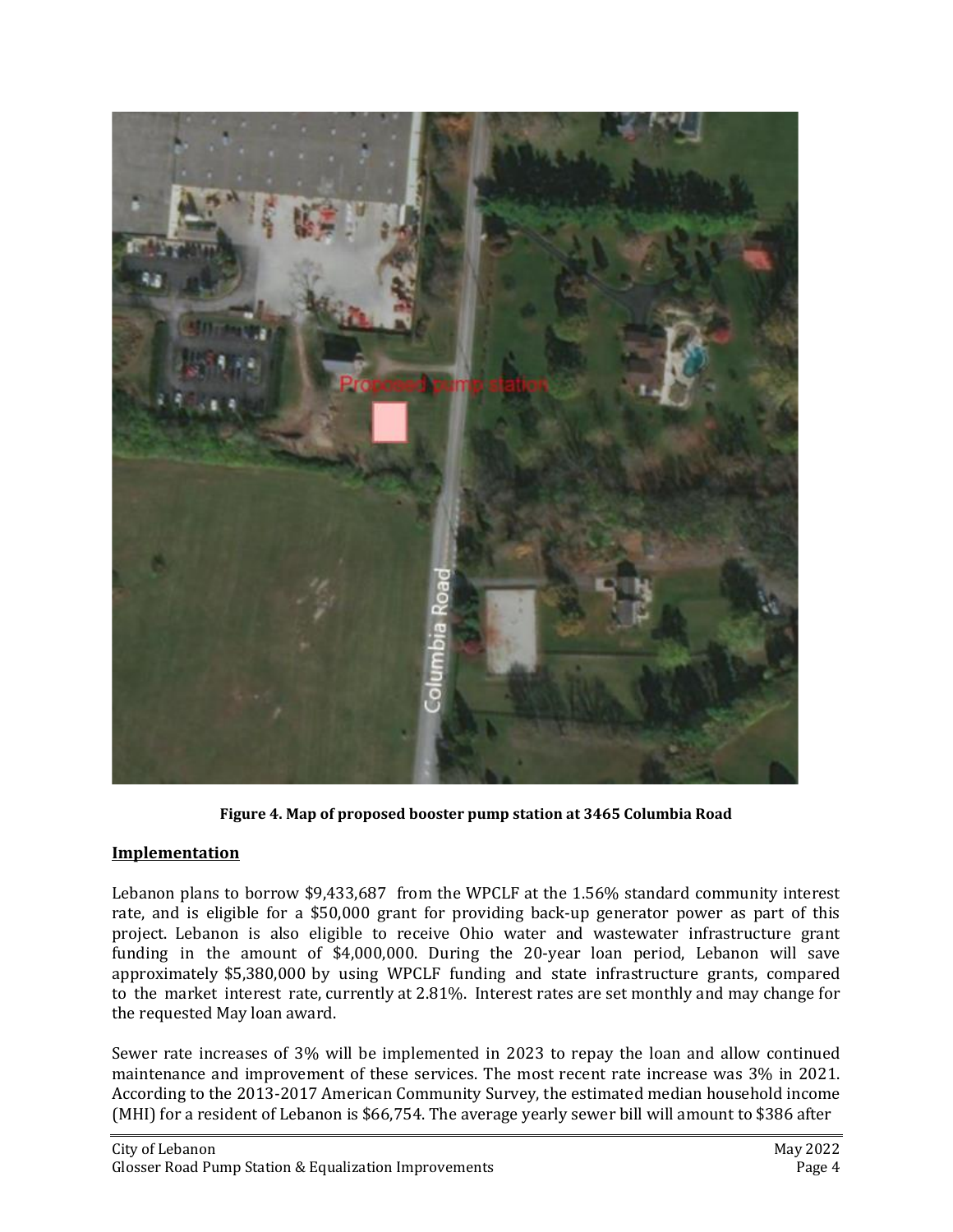the sewer rate increases in 2023, which is 0.58% of the MHI. This compares favorably to the Ohio average sewer bill of \$639.

Anticipating loan award in May 2022, construction is expected to be complete by the end of 2023.

## **Public Participation**

This project has been discussed in public council meetings and an article published in the local newspaper. The most recent sewer rate ordinances as of March 2022 are available on Lebanon's website under the water and sewer rates section. When the city received Ohio water and wastewater infrastructure grant funding, Governor DeWine personally visited Lebanon for the grant award to show support of the project and the city's wastewater infrastructure improvement efforts.

Ohio EPA will make a copy of this document available to the public on its web page: <https://epa.ohio.gov/divisions-and-offices/environmental-financial-assistance/announcements> and distribute it to interested parties at request. Information supporting the LER is available from the project contact named below.

# **Conclusion**

The proposed project meets the project type criteria for a Limited Environmental Review (LER); namely, it is an action within an existing public wastewater collection system, which involves the functional replacement of and improvements to existing mechanical equipment. Furthermore, the project meets the other qualifying criteria for an LER; specifically, the proposed project:

**Will have no significant environmental effect and will require no specific impact mitigation, and have no effect on high-value environmental resources,** as the planning activities for the project identified no potential adverse impacts on the quality of the human environment or on sensitive resources such as surface waters, floodplains, wetlands, state or federally designated wildlife areas, state or federally-designated wild, scenic or recreational rivers, riparian areas, prime or unique agricultural lands, threatened or endangered species, or aquifer recharge zones, archaeological or historically significant sites because they are not present in the project area, and best management practices will be followed during construction. Silt fencing will be installed around excavations to prevent sediment runoff into streams, and no in-water work will occur at the Glosser Road outfall replacement site. Trees will be cut seasonally to avoid impacting threatened and endangered bat species that use trees for roosting and foraging during warm seasons. A Phase 1 Archaeological survey was performed at the proposed Columbia Road pump station site and no significant archaeological or historic resources were discovered, and therefore will not impact these resources.

**Is cost effective and not a controversial action,** because the Glosser Road pump station is past its useful life, and the improvements will eliminate SSOs. Alternatives evaluated determined the abovedescribed option as the most financially cost-effective and efficient engineering solution to improve flow equalization and eliminate SSOs. This will result in local water quality improvements. By obtaining grant funding and low-interest rate WPCLF funding, Lebanon has reduced the loan cost substantially to minimize sewer bill rate increases for its customers specifically for this project.

**Does not create a new, or relocate an existing discharge to surface or ground waters, and will not result in substantial increases in the volume of discharge or the loading of pollutants from an existing source or from new facilities to receiving waters, and will not provide capacity to**